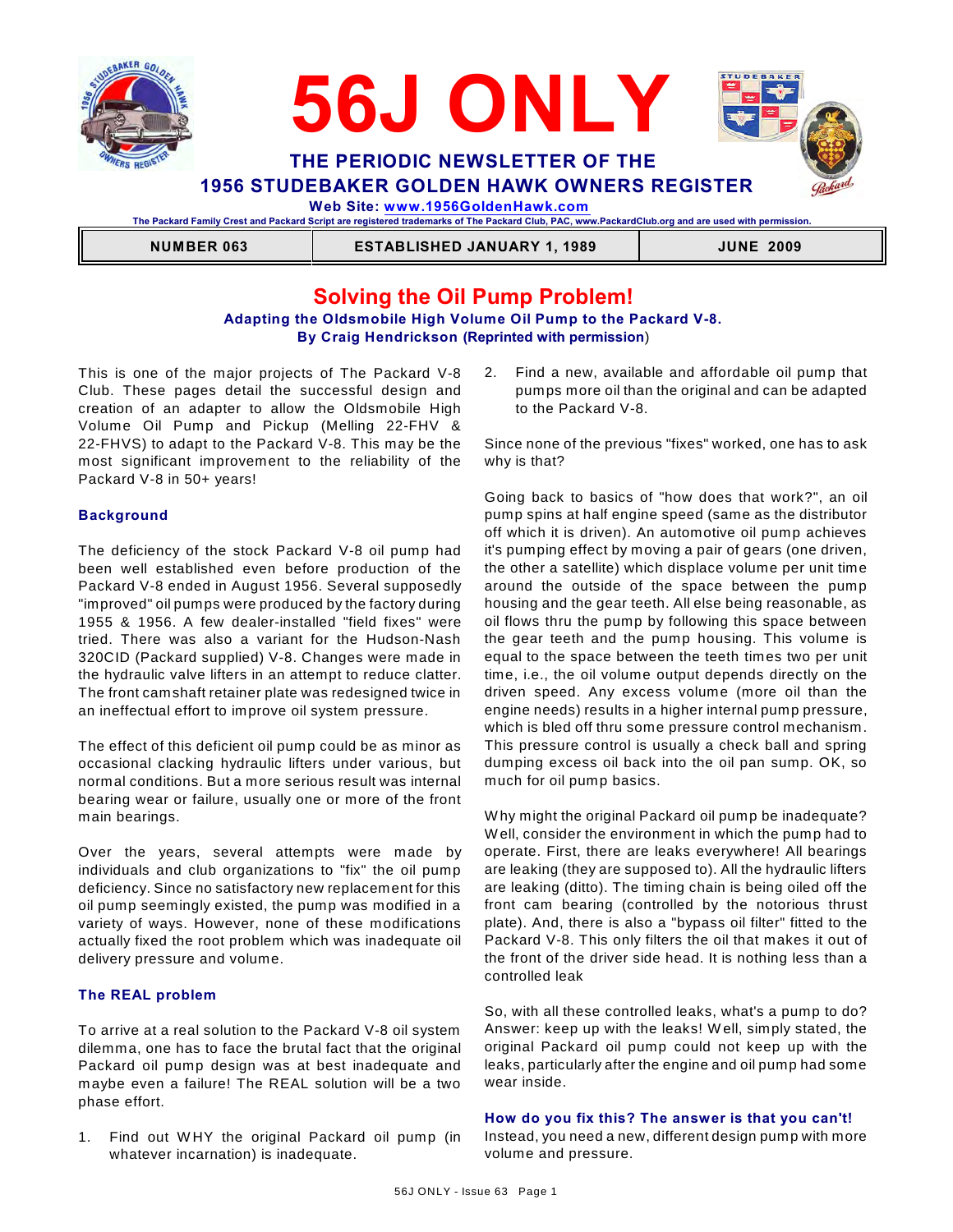### **The Solution**

The solution involved determining which automotive oil pump could be adapted to the Packard V-8. This oil pump must be:

- \* higher capacity than the original Packard oil pump
- \* From a relatively common application
- \* Commercially available
- \* New production (not re-manufactured from old cores)
- \* Reasonably priced

Figuring out how to adapt it was a collaborative effort over a period of time by several individuals. The primary contributors were Eric Boyle, Keith Lummus, Craig Hendrickson and Kevin Gillooly, all members of the Packard V-8 Club.

Eric Boyle, after trial fitting many other oil pumps, determined that a used oil pump from a Oldsmobile 350CID Diesel engine held the most promise. He then purchased a new Melling brand oil pump to continue measurements and pursue adaption ideas with the others.

Keith Lummas also purchased a Melling brand oil pump for the Oldsmobile 350/400/455 gasoline engine and made several paper and wood mockup adapters to determine more fitment details.

Craig Hendrickson put forth the adapter he had designed and made for his full-flow oil filter conversion as a model for continued development. Craig also purchased the Melling pump plus the high volume pickup and original driveshaft. Craig then gave design guidance, basic materials and a Packard block, crank & oil pan to Tom Johnson, a local retired machinist who became interested in the project.

Kevin Gillooly volunteered his 1955 352CID V-8 as the first engine to be fitted with the Olds High Volume oil pump. Coincidently, Kevin had already arranged with Craig to rebuild this engine. Although a separate development, Craig's full-flow oil filter conversion was also to be fitted. On Kevin's engine, the two developments would be integrated as one system, although this is not necessary. Either the Olds oil pump or the full-flow conversion can be fitted separately.

### **The Details**



Rear view of the adapter. The reliefs on the bottom are to clear the stock rear main cap

bolts. The adapter is machined from mild steel. NOTE the 5-degree angle of the pump mating surface.



This side of the adapter mates to the rear main cap. The 3/8NPT plug in the center is for the companion full-flow oil filter conversion only. It seals the

hole which connects the pump to the oil gallery in the rear main cap. If only the Olds pump is to be fitted (no full-flow conversion), then this hole will be open.



This side of the adapter mates to the Oldsmobile High Volume oil pump. "P" marks the two clearance and countersunk holes to attach the adapter to the rear main cap using the

original pump mounting holes. "O" marks the two threaded holes for attaching the Olds oil pump to the adapter. These holes are drilled at a 5-degree angle relative to "P" holes. "G" marks the passage from the pump to the oil gallery (plugged in this example). "D" marks the clearance hole for the driveshaft from the distributor.



This shows the allen-head cap screws used to attach the adapter to the rear main cap. The holes are countersunk so they will not interfere with the Olds pump mounting face.



A pump-to-adapter gasket was made from 0.010in brass shim stock. This version does not have the center oil passage hole because of the companion full-flow oil filter conversion. Brass was used to make the

gasket because there is a slight overlap between the discharge hole in the Olds oil pump and the two counter-sunk holes ("P" above).





The Olds High Volume oil pump adaption bolted to Kevin's engine.

The Olds pump, adapter and driveshaft may be installed with the engine in your Packard!

The price is \$250 for the kit plus \$15 shipping USPS insured w/delivery conf. Total \$265.00 (USA USPS)

### **Parts included:**

• steel adapter plate with thruhole (stock filter configuration)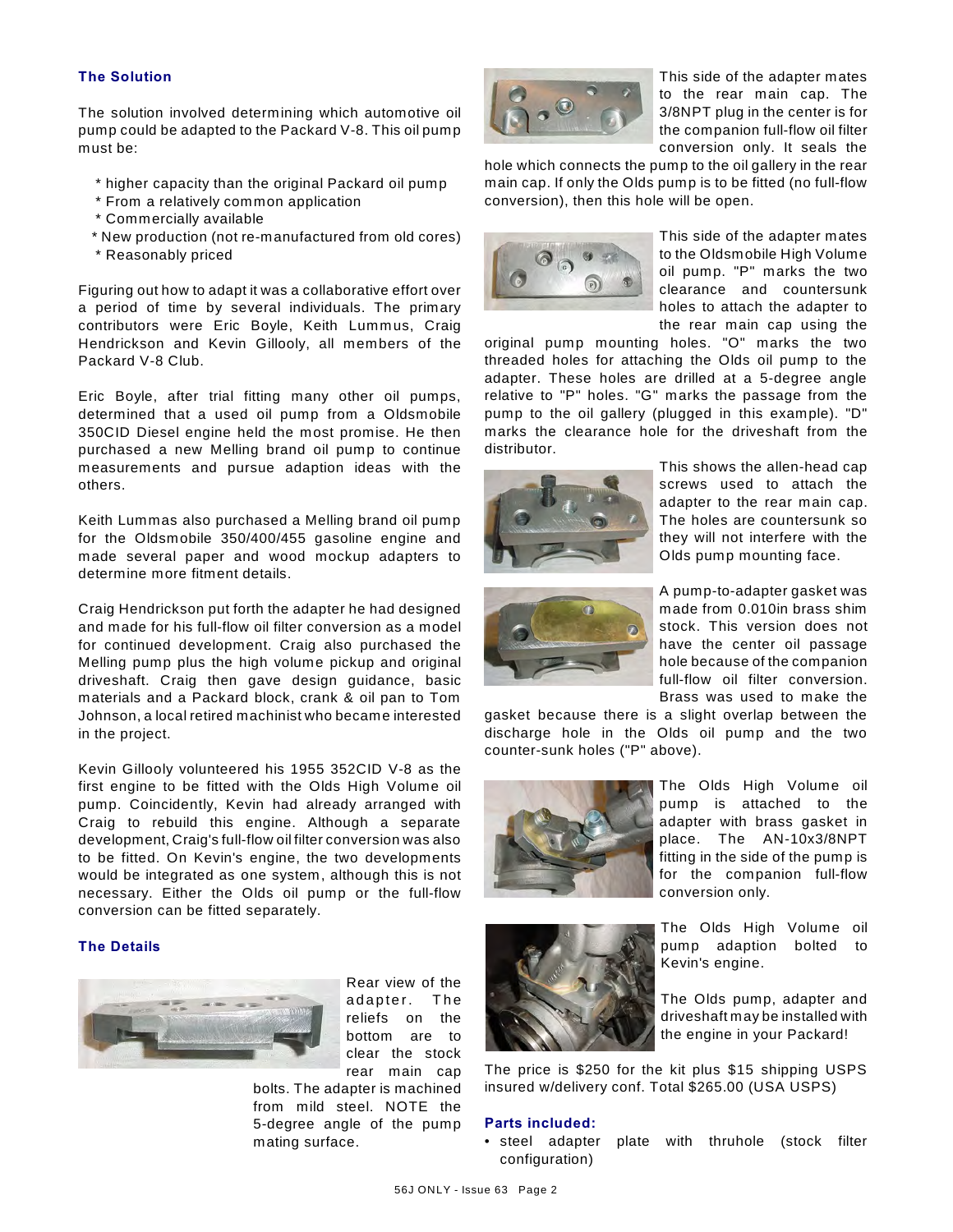- 0.010 brass shimstock gasket with holes with thruhole
- 2 allen-head cap screws, grade 8
- 2 hex-head cap screws, grade 8 w/lock washers
- steel drive shaft, Olds-Packard ends

### **You need to buy locally:**

Melling 350/455 Olds pump, part #M22FHV and pickup & screen for same #M22FHVS (old number) or M22-FS (new number). I'm told Autozone has them for a good price.

### **You need to supply:**

Copper gasket maker for shimstock mating (apply sparingly)

Blue LocTite (or equivalent) for allen-head capscrew retention

I've sold over 50 kits and have 100% satisfaction. The kit can be installed with the engine in the car, at least in a Packard. To install the full-flow filter setup, the engine must be out and disassembled because drilling and tapping of the oil gallery is required.

Contact the wcraigh@sbcglobal.net for price and how to purchase.

## **Olds Oil Pump Conversion** *By Joe Hall*

We are well here in Kentucky, though working 50+ hours per week is busier than I planned in retirement.

As for the Olds oil pump mod, the Packard V8 folks designed it and prefer to call it the "Melling" pump modification. As most know, due to Packard's added vacuum provision, their original pump was probably even more problematic than ours. I believe about a dozen Packard owners are now running the Melling, but do not know about mean, median, or mode miles driven, etc. The Packard V8 crowd is friendly, has lots of info to share, and welcomes anyone who runs a Packard V8. They are easy to find on the internet, and I recommend anyone who has not done so to check them out.

First, some of us have had good experiences with 56J pumps; I put over 125,000 miles on the one in the blue & white 56J before swapping in the Melling. Others have had bad experiences, which are well documented, so no need to beat a dead horse. Suffice to say, it is frustrating to fire up a 352 from a long sleep and be unable to get the lifers to stop clacking. Most try everything else before changing the pump. Also frustrating, the pumps are often within specs per the shop manual, but still the lifters clack due to air in the oil.

There have been some well designed modifications for original pumps over the years that give us several options today. I have a pump stashed that was modified for \$150 by Packards International (added bushing in a thicker gear cover to support the end of the shaft that "dangled" originally). I also have a \$250 "Max Merritt" modified pump in the sunglow & white 56J (double length upper shaft bushing) that now has over 35,000 miles on it. I feel confident either modified version will likely outlast an NOS original, if one could be found.

Back to the Melling: Any mechanic (not to be confused with parts changer) can install one; the kit is a bit pricey at \$250; must also buy a pump and pickup screen for another \$40 at a local parts store; the pumps were made for decades of Olds engines, and millions have been reproduced.

There are two versions of the Melling: high volume (HV) and OEM. The HV has a shaft bushing in the gear cover similar to Packards International's modification. There are also different screens for HV versus OEM. W hile the gear-teeth are the same, the HV gears are longer, the pressure relief valve opens @65psi, and installed in the 56J it held 8-10 more psi at all rpm & temperatures. The OEM also pumps more volume than the 56J original; the relief valve opens @60psi, and installed in the same 56J it holds 3-5 more psi. W ith valve covers off and engine idling, either pump produces a dripping-stream of oil from both ends of each (L&R) rocker shaft; with the 56J original, it is more of a drip, with faster drips coming from the ends that the oil first enters.

Most Packard folks have installed the HV Melling without problems. I first installed an HV, but it pumped so much oil it could not drain back into the pan fast enough, so would push past the modern neoprene rear main seal I had installed. I replaced the HV with an OEM Melling, and modified the oil return slot in the rear main bearing cap in a way that probably would have allowed use of the HV, but opted to stay with the OEM. W ith either Melling, upon initial startup of the engine the lifters never clacked. It has been my experience when starting a 352 that has had the oil passages drained it will clack the first few seconds, but not so with the Melling.

So the Melling pump mod kit offers more oil volume and pressure in either version of pump; it is about the same price as the other options, and is another good option for any of us in need of a pump.

## **Dinner In Cedar Rapids Our Group Will Meet on Wednesday**

I've made arrangements for us to meet for dinner at TJs Steakhouse in Cedar Rapids on W ednesday at 5:30 PM during the week of the SDC International Meet. The restaurant is located at 1810 6th St SW , Cedar Rapids, IA 52404, about 1.3 miles from the meet hotel. The menu shows prices ranging from approximately \$10.00 to \$20.00.

We will be able to order from the menu and have separate checks. An 18% gratuity will be added to each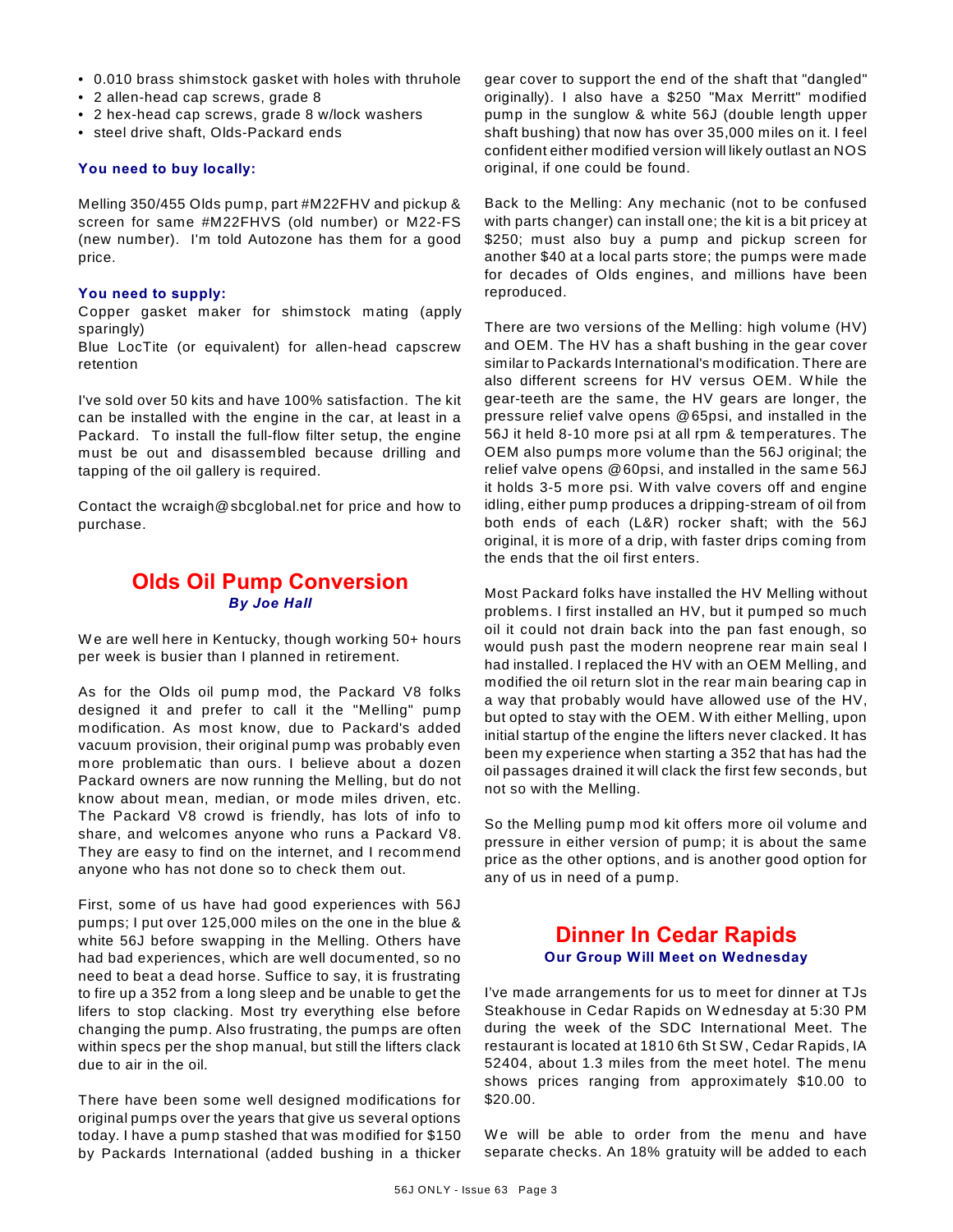bill. To get to TJs Steakhouse, just go head W est from the hotel, about 1/10 mile, to Highway 965. Then head North roughly 1.2 miles, one block South of 16th Avenue SW . I will post a sign-up sheet on the bulletin board.

If you'd like to sign up ahead of time, just let me know who you are, how many are in your party and I'll add you name to the sheet. I won't be in till Tuesday, so if someone will be getting there Sunday or Monday, and would like to post the sheet for me, let me know and I'll mail it to you.

## **56J Headliner Woes** *From Bill Ladroga*

As you know, the headliner problems in 56Js can be a nuisance. I thought you'd like to see what has happened to mine in nearly 14 years.



Photo #1 is a shot of the headliner as I first got the car in 1995. I don't know if it was original or not, but I suspect it wasn't. I had a complete interior from Phantom Enterprises installed by New England Trim in Shrewsbury,

MA, in October 1996, when I restored the car. I used headliner transverse trim pieces, MoPar P/N 5AJ92MD5, from Chrysler product vans and International Travelalls. The strips are a little wider than the original pieces and make fitting the panels easier.



In 1998, the headliner perforated cardboard started to separate from the fiberglass backing that Phantom was using at the time. I called Rene Harger at Phantom and he graciously replaced all the headliner pieces, saying that it

was an adhesive problem. The new liner was installed by Hoyt's Auto Upholstery in Sarasota, FL, because we had the car in Florida after my retirement. Note that because of time restraints and availability, I painted the cross pieces a little too dark, using the best matching vinyl spray paint color I could find at the time. Photo #2 shows the re-installed liner.



In 2007, I noticed that the cardboard was starting to bubble away from the backing again and it only got worse in damp weather. See photo #3 for the extent of the damage. I contacted the new owners of Phantom about the recurring

problem but they were only willing to sell me a new headliner set at \$510.00.



I know that Hoyt's Auto Upholstery in Sarasota does great work and they are and have been involved in many beautiful restorations, so I took the car to Don Summerlin, the owner, and asked what he thought he could do for me.

Don and his skilled crew were able to do a wonderful job! They removed the headliner, carefully peeled away the cardboard and re-glued it to the fiberglass backing using the best glue they could find. They also had an opportunity to re-paint the cross pieces a lighter shade. Photo #4 shows the final result. It's never looked as good!

# **Aluminum Radiators Revisited**

The February issue of 56J ONLY contained a story regarding Jack Nordstrom's aluminum radiator that he special ordered from Griffin Thermal Products, 100 Hurricane Creek Road, Piedmont SC 29673. Jack stated that Griffin kept his radiator to use for future orders. However, when I wrote to Griffin, Alan DiUmberto replied, *"The unit that we built for Mr. Nordstrom was an exact replica with a rounded top tank like the original. I would need another sample, as we unfortunately sent the other sample back before making a drawing of it. I would make additional units with a smooth flat surface instead of the oval top tank for \$645 without the automatic transmission cooler and \$695 with the cooler."*

Jack called me on February 4, 2009 to state that he called Alan to say that Griffin had not returned his original radiator and still had it in their possession. After some searching, Alan found the radiator. He stated that he would keep the radiator and if anyone wanted one in the future, with the same look as the original, only in aluminum, the price would be in the \$850 to \$950 range.

Jack said he paid about \$1250 to have the first one done.

# **Rear Spring Information**

*Note: I received the following from Claes Antonsson:* My GH is sagging in the rear. At least it seems so to me. So now I'm planning to pull of the springs and send them to a spring shop just outside Goteborg. But I do not know the height of the springs unloaded. The spring size is 2½" x 50" according to the shop manual but there is no information of the "u shape". Do you know where I can find this information?

Best Regards Claes Antonsson *NOTE: I wrote to Eaton Detroit Springs to see if they could help claes. A response from Mike follows:*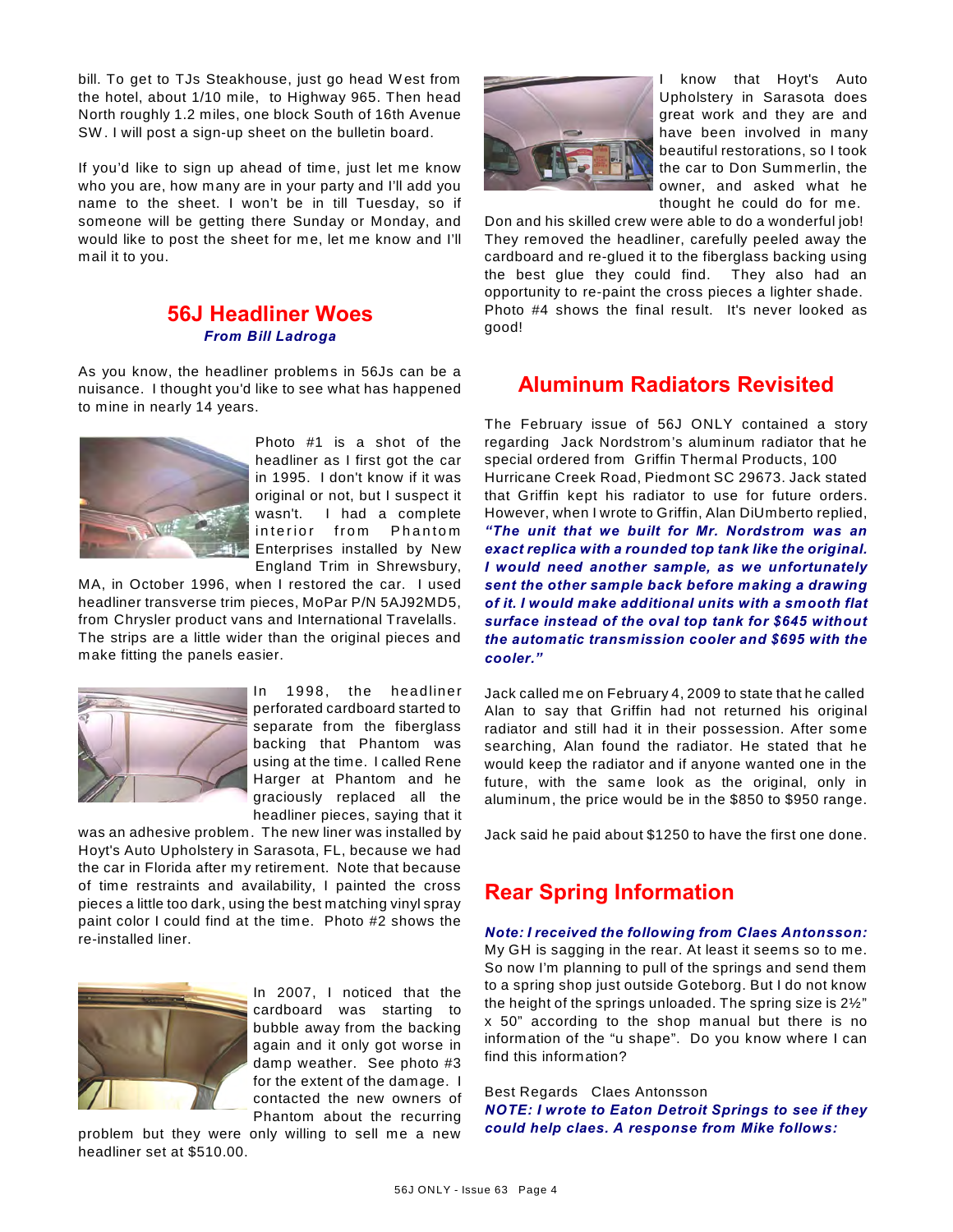Claes, The 56 Golden Hawk used 2 different springs. One being a 4 leaf and the other, heavy duty, was a 5 leaf.

The free arch of the 4 leaf is 6.75 inches.

The free arch of the 5 leaf is 5.5 inches.

The proper way to measure free arch by running a straight edge through the center line of the spring eyes and then measuring down to the top of the main plate next to the center bolt..

FYI - the free arch of the spring can be in specs and the car still sits low. This is because the springs have lost their ability to hold weight. This happens when the springs began to fatigue due to use, age and wear. I hope this helps you. Thank You Mike - phone 1-313-963-3839 fax 1-313-963-7047 [www.eatonsprings.com](http://www.eatonsprings.com)

# **Mail Bonding**

**Letters are always welcome. If you need help or can offer advice, share it with other owners. (Edited as required.)**



## **Carine Terlouw January 29, 2009**

Sorry to be so silent for a long while, but we had a lot of work to do here in The Netherlands, and I think that's the way life goes. But we still have our Goldie! We drive it now that we have a title since last year. Although our work keeps us very busy we try to find some spare moments to drive this gorgeous car.



I don't remember sending you a picture, so hereby I send you one. Still have to make some nice ones with my new camera! If you like to have more, let my know! Thanks for your hard work on the Register, you're doing a great job.

## **Vince Habel January 30, 2009**

I enjoyed reading your report on the first twenty years of the 1956 Golden Hark Register. I am familiar with many of the names that were with you from the beginning. Most of them replied to me when I was keeping a roster for all GH's in the early 70s.

## **Brent Hagen February 01, 2009**

 Great job on the newsletter! I finally got a chance to print it out and enjoyed reading it (as always). Hard to believe you have been at the helm for 20 years of smooth sailing. Us 56J'ers would have "sunk" years ago without your persistence and expertise!

Thanks, doesn't say enough for our appreciation for you and what you've managed to accomplish. To think you could have dedicated your life to any car, I am sure glad you chose the 56J !

The reason I ended up with a 56J instead of a 57GH was because Maureen had asked me what years they made Golden Hawks (when she found out shortly after we were married that I wanted to own a 57GH real bad) I told her 56, 57, & 58. She asked if we could buy a 56 cause that's the year she was born. Years later when she found out all the trouble I had with the particularities of the 56J, being probably the most difficult post-war Studebaker, she told me that she didn't mind if I wanted to switch over to a 57 or 58 GH. But by then I was "hopelessly hooked'"!

## **Tom Fink February 26, 2009**

Received your E-Mail. Glad to get the info and any history available on the 56 Hawk I bought. I purchased this car from Shelor motors in Christianburg VA. They said it was a trade on a new car and didn't know much about it. I drove it home to FL and soon found the gearing was way to low for highway driving, engine was turning 3000 rpm at 60 mph. I am presently changing rear ratio to turn 2100 at 60. I am 76 years old and have owned several old cars in the past. I currently have a 51 Hudson convertible #2, a 54 Hudson H/T #3 a 55 Ford crown vic #2 and the Studebaker which will be a very nice car when I get done with it.

## **Jim Bella April 16, 2009**

Some 56J things I'm currently working on:

**# 1.)** As I mentioned in the past, there are simply too many NON-American Bosch wiper motors seen on 56J's, there had to be at least two different manufacturers of them. W ell, I found the proof among the Studebaker Engineering Dept. drawings in the SNM Archives.

On 7-20-55, Studebaker Production Engineering Dept. released an AMERICAN BOSCH and an AUTO-LITE W indshield W iper Motor for use optionally with each on the 56J. Both motors carry the same Studebaker part number (1312320) but are shown on different sheets of drawing # 1312320.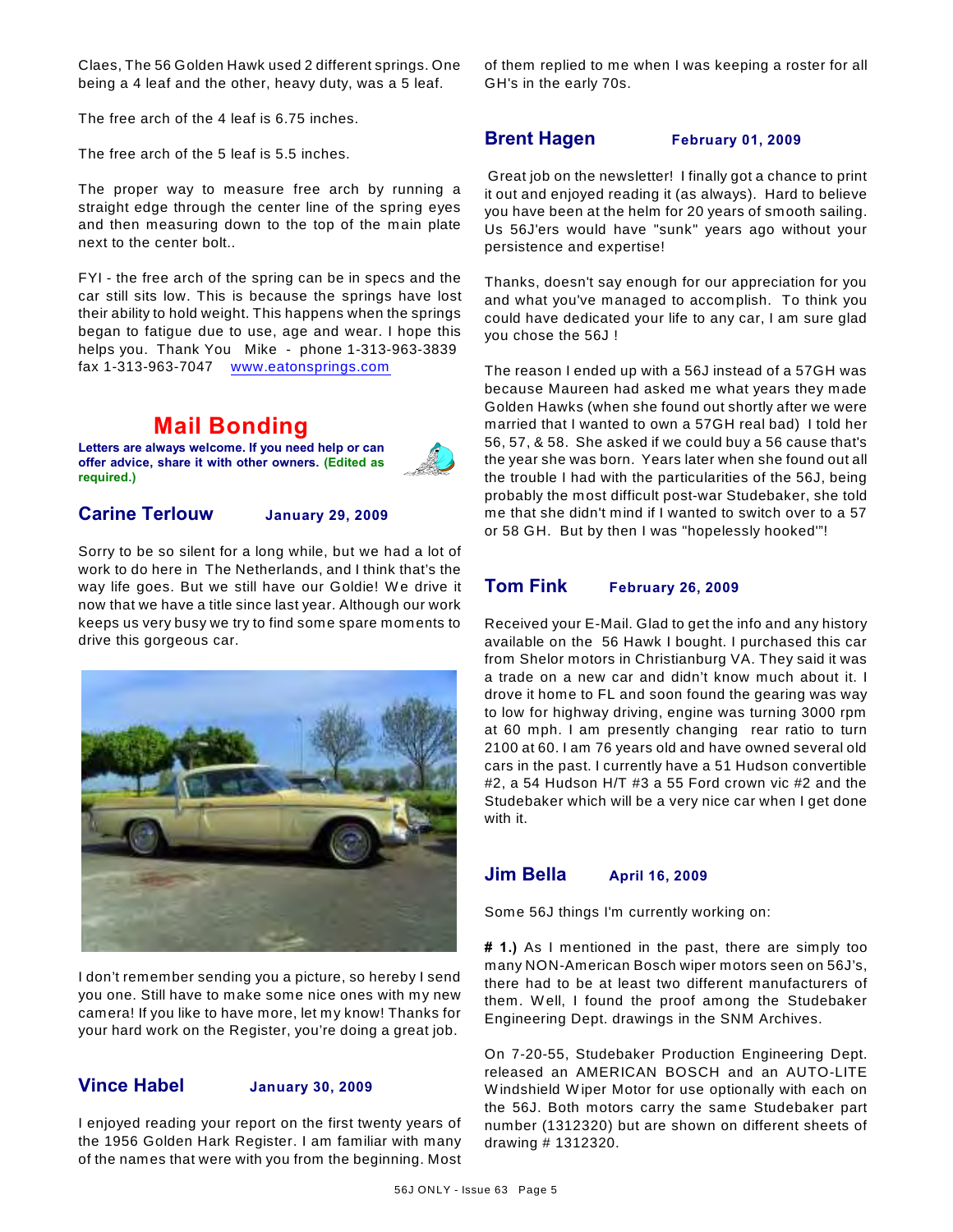Sheet 1 of 2 shows the AUTO-LITE, Model: ERS ? 5001

Sheet 2 of 2 shows the AMERICAN BOSCH, Model: W W C12B - 1514

**# 2.)** Believe most 56J'ers know radiators were used from two different manufacturers ...Modine (ribbed top tank) and McCord (smooth top tank). The Studebaker Engineering drawings I happened across indicates there was a "slight difference" in positioning (clocking) of the inlet elbow on these two radiators. That difference was enough to require upper radiator hose support bracket (p/n 1540166) to be located & welded in TW O different locations in effect creating one fan shroud for the Modine radiator and another for McCord.



**# 3.)** That "Mysterious" Heater Hose Clamp... I have now all but dispelled Studebaker's use of this clamp in-production and/or for after-production AC-2769 kit installation. Appears the only indication of subject clamp's existence remains that 1956 Motor Trend photo of a 56J test vehicle. I came across Studebaker Engineering drawing 1540388, the "controlling document" for 56J Heater & Defroster production installation as well as for the AC-2769 kit. Engineering originally released this drawing on 8/16/55. The drawing was revised many, many times until 3/29/56. Over that period, there was no documented addition or deletion of a clamp that could have served that specific application. A check of those 56J applicable Service Bulletins/Service Letters I have does not address use of subject clamp either.

### **Bottom line;**

Frank, since I began volunteering at the SNM Archives, I've had a real 56J eye-opening experience! Just those Engineering drawings I "stumbled across" leads me to believe there is more, a whole lot more waiting to be discovered about the 56J in the SNM Archives! I now look at the 56J to-date database as drawn heavily from only 2 of 3 main perspectives;

1) ...from our "Collective" opinions / perspectives / photos / memories

2) ...from SERVICE Parts Catalogs, SERVICE Manuals, SERVICE Bulletins/Letters, production build records and a handful of assorted other documents.

Both 1 & 2 generally reflect data accumulated AFTER ...the 56J had been built!!! W hat is notably missing is data from the 3rd ...and possibly most important perspective! The perspective of Studebaker's Engineering Dept. "DESIGN INTENT." The Engineering Dept. provided exacting design drawings / instructions / specifications / processes and procedures needed BEFORE & DURING ...the time the 56J was being built!!!

### **Mike Barany April 18, 2009**

Frank, thought you would like to know another 56 Golden Hawk is going through a 100 percent restoration. Snow Cap white and Sun Glow gold. 352 with 3sp/od. The chrome valve covers say "Packard," the tires are narrow white walls and the balance will be stock.



# **Here We Grow Again**

*Since the newsletter is now posted on the web site, we will no longer print addresses and phone numbers. If you move, please remember me when you send your change of address information.*

| 533 Charles D Smith<br>Marietta NY   | SN 6031420<br>Former owner Richard Lindsey         |
|--------------------------------------|----------------------------------------------------|
| $534\,$ C. Tom Fink<br>Lake Wales FL | SN 6031606<br>Former Owner unknown                 |
| 535 Fred Mills<br>Muncy PA           | SN 6031205<br>Former Owner Kathy Rishel            |
| 536 Ken Ross<br>Rives Junction MI    | Serial # 6030821<br><b>Previous Owner Flintauf</b> |

*NOTICE: In lieu of dues, and to help keep my records correct, registration forms are mailed to owners who haven't been heard from for several years. If you receive one, complete and mail it at once or you will be dropped from the mailing list.*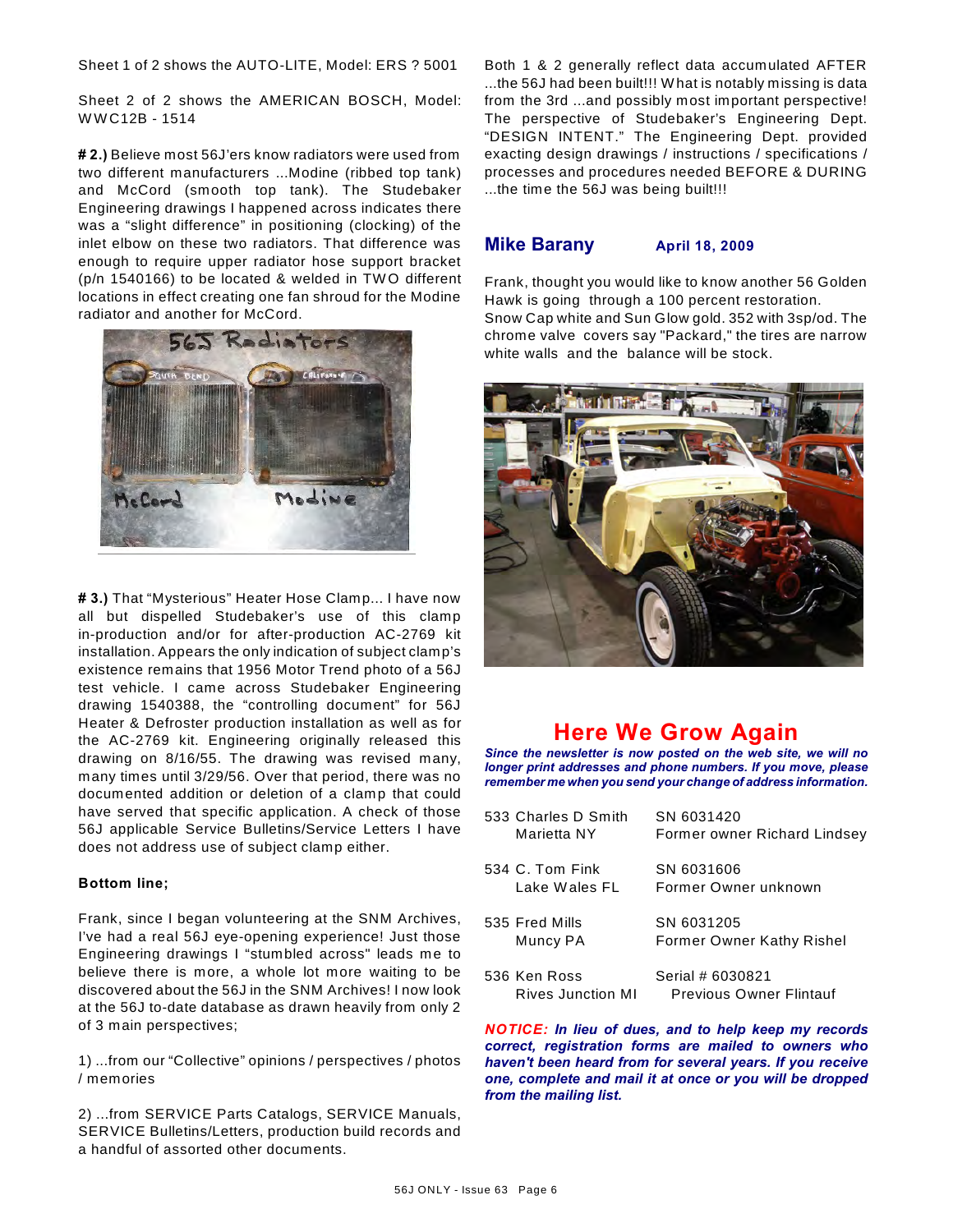# **Administrative "Assistance"**

*From Frank Ambrogio* **NOTE: Special notes and recurring items.**

**56JONLY Message Forum** Started by owner Scott Reid in July, 2002. A method for owners and fans to exchange ideas. Go to our web site and click on *56JONLY Message Forum*. Then follow the instructions to sign in or join. **NOTICE:***If you want to contact me, or to include something in the newsletter, you must send it to me directly. You can do so through the 56SGHOR web site. NEVER write me at the Yahoo address.*

**56J ONLY, Electronic Version** The "E" version of the newsletter is in color, and undamaged in transit. If you would like to receive the newsletter electronically, *and save me a buck*, just let me know and send your Email address. I will send you a notice whenever the latest version is posted on the web site. You can read it, download it, and/or print it at your leisure.

Anyone with an Email address on file with me, will automatically receive the newsletter electronically. **Please let me know if you prefer to receive it by mail**. The mangling, ripping, and stains are free.

# *Wheel Estate*

### **Due to our infrequent printing schedule, many ads may be quite old. Please let me know if the transaction has been completed.**

### **Cars**

**For sale:** 1956 Studebaker Golden Hawk, Running and in #2-3 Condition. Ultramatic transmission. Upholstery completely redone mid 1990's. Repaint and re-chrome late 1980's with slight subsequent pitting. Photo's include copy of original build sheet.

 Also have MANY parts from parted out 56J (S/N#6033391-Original build sheet available) including; 2 hoods, 2 windshields, 1 rear glass, 2 doors (both sides) with glass, 2 rear window assemblies with glass, Full dashboard with gauges, switches and radio, fenders, 2 fiberglass fins, full set wire hubcaps, 3 sets extra hubcaps, 2 front bumpers, 1 rear bumper, gas tank, fan shroud, steering wheel, battery boxes with hold downs, 2 air cleaner assemblies, 1 generator, 3 tail lights, many many chrome trim pieces, door plates, many miscellaneous parts (if it could be removed intact-it was)

 Manuals include: Shop Manual, Body Parts Manual, Chassis Parts Manual. Books include "Studebaker 1946-1966 Post W ar," "Studebaker Century," "Studebaker Buyers Guide," "Studebaker Less Than They Promised," Many issues of "56J Only" Newsletters (now available online), Turning W heels & Antique Studebaker magazines with articles relevant to the 56J. Also have framed original dealer posters, vintage magazine articles, color ads and other items of printed collector materials.

 This will all be sold as a complete collection & lot, including Car, Parts, Publications, Books, & Vintage collectible items. Items will NOT be sold individually. This is really targeted toward the individual who wants to own a very special antique auto and to become part of the 56J Only community. I would urge anyone not aware of this community to consult www.1956goldenhawk.com. There are people involved here who know EVERYTHING about this model, how to evaluate it, restore it, modify it, share it and most importantly....to enjoy it. I am selling to help with college expenses but also because my interests have shifted in a more nautical direction. (Last year put less than 200 miles on the Studebaker) It is stored/garaged inside and has been since it was taken off the road by the previous owner in the early 1970's.

 I am happy to answer questions, take additional photos or help any SERIOUS BUYER/COLLECTOR get the information they need. I reserve the right to cancel the auction and will have the car and entire collection listed with the 56J owners club as well as locally. Car and parts collection must be picked up locally upon final confirmation by my bank of certified funding. Jeff Darrell, 208 Bayview St, Yarmouth, ME 04096 [jdarrell@maine.rr.com](mailto:jdarrell@maine.rr.com) 207 846 4820 Home 207 232 6927 Cell (05-2009)

**For sale:** 56 Golden Hawk #6031843, no motor or Trans \$2000. Ray Groves Kurbyville, Mo Ph 1-417-546-4138 (01-2009)

**Wanted:** I'm looking for a clean or restored (but no resurrected rust please) 56J only with T-85 and No Power Steering and No Power Brakes. Slight modifications, i.e. Caribbean 2X4 intake (or 374 engine) and Twin Traction are welcome. Keith Langendorfer KL4215@att.com 203-683-8406 (01/2009)

**Wanted:** Interested in 56 Golden Hawk with Standard/Overdrive transmission in finished or near-finished condition. Contact: Ron rstid@yahoo.com (01/2009)

**For sale:** 56 Golden Hawk #6033058. Mechanical restoration done, including brakes. Five new tires. All original parts. Set of 56 wheel covers and a set of 57 wheel covers. Needs paint and interior. \$8500. Snohomish, W A. Fred C. Howard, 360-568-1488, galaxie500@roadrunner.com (01/2009)

**For sale:** 56 Golden Hawk, Airforce Blue/Snowcap W hite. 90 percent restored to original. Only modification is seat belts have been added. Also have manuals and extra parts. Asking \$18,000 OBO. For info Kevin and Debi Carr 407-963-2818 debicarr@wildblue.net (01/2009)

**For sale:** I have two 56J cars that are fairly complete and very restorable, I am selling them both for \$2500 dollars. You can email me johnscianna@sbcglobal.net for more info (make specific requests) or I can be reached by phone at 559-709-3229. virgilex@yahoo.com The cars are located in Fresno California. Thanks, John (11/2008)

**For sale**: 1956 GH Solid Builder, 352 V8, Auto Transmission, Restored Frame, Many used 56 J Parts, Call for needs. Many Studebaker Parts Available. K Body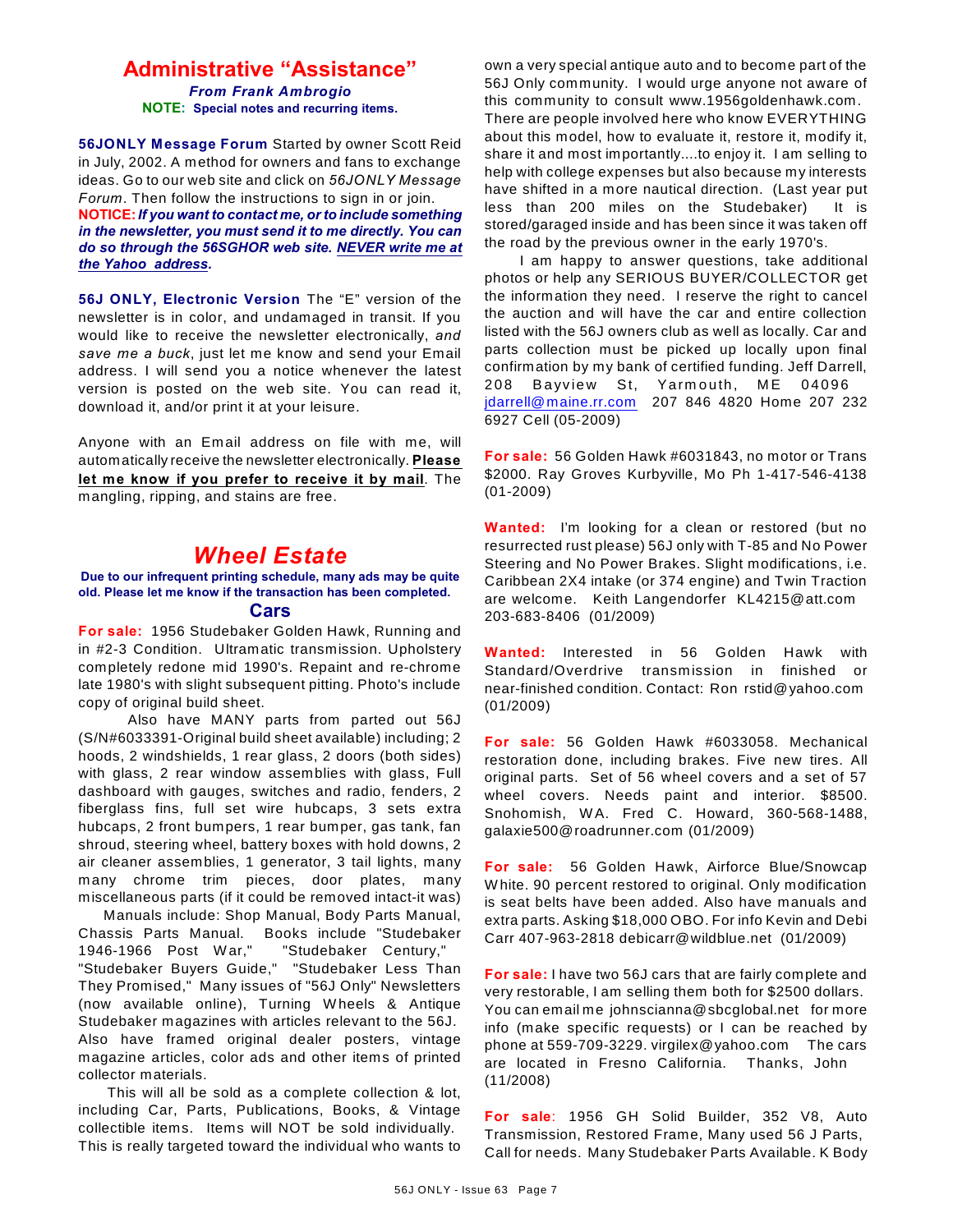W indow Flipper Restoration Services, Stainless steel straightening, polishing. Very Good 56 Golden Hawk Hood. Dwayne Jacobson, 2620 Lake View Drive, Junction City, W I 54443 715-204-0258 studebaker56j@mac.com - web site - .mac.com/studebaker56j (02-2008)

### **Other**

**Wanted:** High tone horn for my 56J. Bill Ladroga, (941) 378-7070 ladroga@juno.com. (12-2008)

**For sale:** For sale: 56J Parts: New parts: Stainless Steel "Check-Mark" mounting brackets \$15/pr, Speedometer Cable (w/Ultramatic) \$50, Ultramatic Cooling lines \$75/set, Ultra Front Seal \$10, Pilot Bearing \$25, Brake W heel Cylinders \$35/ea, 160 deg Thermostat \$5, Inner Fin hold-down mouldings (C-Chrome w/mounting clips) \$75/pr, Late- style Sparkplug W ire Bracket Rubber Grommets \$2/ea NOS parts: Rear Speaker kit \$75, Distributor \$250, Fan Blade (inquire), Jack Base, Jack Handle, Dip Stick, Tie Rod Ends, Door strikers, Motor Mounts, Hood Springs,- many more- Please Inquire. Rebuilt parts: Tach sending units \$125 + core, W ater Pumps \$95 + core, Fuel Pumps \$95 + core. Used Parts: Lots of trim, switches, gauges, sheet metal, etc. Please Inquire. 56J Tune-up parts: Points, Rotors, Condensers, and Dist. Caps. Contact: Brent Hagen, 6220 SE 55th Ave., Portland, OR 97206-6800. Em ail: ghawk352@effectnet.com Phone 971-219-9687 (01-2009)

**For sale:** Just found a stash of 1998 manufacture NOS Packard V8 hydraulic valve lifters. These were made by Johnson, a major OEM supplier, before they went out of business. To get enough for my use, I had to buy two cases, 234 units. W ill sell them to my '56J friends for \$9.00 each. For comparison, most major Packard suppliers are asking \$14-16 each. **Oil pressure fix** for Packard V8s. The factory engineers redesigned the oiling system to ameliorate the lifter clatter problems. The cam retainer plate and spacer has been remanufactured in A2 tool steel and is now available. Offered to '56J members for \$75, including shipping. Don't rebuild your Packard V8 without it. Send cashier's check, money order or PayPal to Jack Vines, 3227 E. 28th Avenue, Spokane, W A 99223 PackardV8@comcast.net Packard V8 Limited. 509-535-8610. (06-2006)

# **1956 Golden Hawk Services**

**New Dial Glass** for all 1956 and 1957 Studebaker Delco radios, including 56J's. Accurate reproduction dial glass, just like the original, \$20 + \$4 shipping. ALSO:

**Rebuilt Packard water pumps** for sale \$95, plus \$10.00 for shipping, \$45.00 core charge. ALSO:

**Tachometer Sending Units**: I can repair most and I rebuild sending unit to tachometer cables. ALSO:

**Transmission Puke kit-II**: Stop that fluid from belching out the dip stick tube on start up. \$5 ppd. Mail check to Brent Hagen, 6220 SE 55th, Portland, OR 97206-6800 E-mail: ghawk352@effectnet.com (05/2008)

**Adhesive Vinyl Inserts,** for 1956-1961 Studebakers with wheel cover (AC 2799). Enough to apply to 4 hubcaps, with spare inserts. Directions included \$27.50,



includes shipping in continental U.S. Right Impression, 319 S Chestnut St, Kimball, NE 69145, Phone or Fax: 308-235-3386 rimpres@earthlink.net (11-2006)



**Air conditioning** for 1955-56 V-8 Packard engine in whichever car it is in. You will need the third pulley and bolt for the crankshaft to drive the compressor. Modern, dependable, serviceable equipment starts with the Sanden

compressor, 100-AMP alternator to keep your battery charged, and the electric cooling fan. **AC pulley and bolt** \$300.00, **Bracket Kit** for alternator & compressor including offset oil fill tube and all hardware, NAPA numbers for belts, etc. \$350.. Includes shipping and handling.. Jack Nordstrom, 3023 Pine Valley Dr,, New Braunfels TX 78130, 800-775-7077. (04/2006)

**Ultra One Rust Remover**: Non Acid Product. No fumes, no gloves required, reusable product, cleans up with water, biodegradable, easy to use. Does not affect rubber, gaskets, seals, decals or stickers, plastics, most paints. Dissolves Rust Only. For a brochure call 847-464-5119 or write: Roscoe Stelford 15N119 Reinking Rd Hampshire IL 60140 or Email stelfordsinc@aol.com

www.weremoverust.com **Code RCS15** (12/2005)

**Ranco Heater Valve Repair**. Heater valve/s repaired or will send you a rebuilt one. I must have your old rebuildable core. It must be the same type you are ordering because I do not have a lot of cores. If you



do not have a valve, there is a \$50.00 core charge. These valves are very hard to find. Valve or rebuild - \$65.00 Price includes return postage. Downeast Studebaker, 314 Rosewood Rd. Goldsboro, NC 27530 919-734-7755 e-mail: sanjim76@earthlink.net (02/2005)

**Reproduction Tail Light Housings.** Left and right side, \$195.00 each. **Parking Lamp Socket and Cable** part #1312869**. Exhaust extension. AC-2754** Originally available on 1956 Hawks and station wagons. Chrome finish.\$65.00 ea. **1-104 Oil Filter Decal** \$6.00 ea. **1-083 Valve Cover Decal** (need 2) \$6.00 ea. **1562457 Front brake drum**, finned complete with hub, cups, & studs \$189.00. All items plus 10% S/H. Studebaker International, 97 North 150 W est, Greenfield IN 46140-8562, 317-462-3124, FAX 317-462-8891, *(Prices subject to change)* www.studebaker-intl.com info@studebaker-intl.com (08-2004)

**Recast Steering Wheel PN 1540647,** white, 17", just like the original. \$575.00 + \$25.00 S/H. Shrock Body Shop, 3999 Tyrone Pike, Coalport PA 16627. www.shrockbrothers.com/steering\_wheels.html (04/04)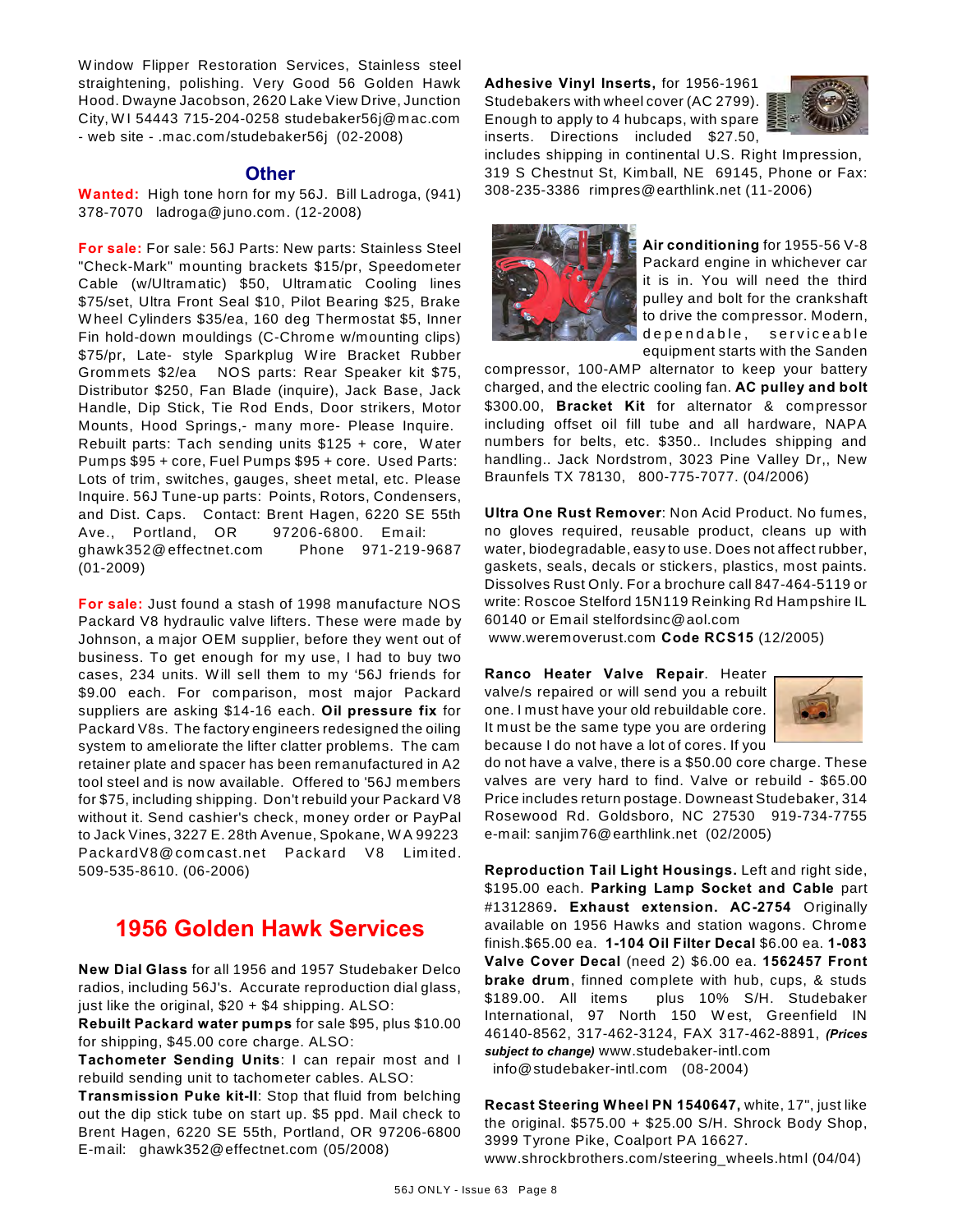**Electronic Ignition Modules** for 1956 Golden Hawk. Use the tachometer sending unit with the points system. John Brooks, 1821 Ft W orth Hwy, W eatherford TX 76076, Tel 817-594-0840. www.studebakerfarm .com studefarm@yahoo.com. (03-2004)

**Ultramatic Transmission Shift Indicator**. Die-cast Metal, with a clear casting, and indented letters pre-painted from the rear. Bill Glass, 18 Lorenz Dr, Valhalla NY 10595.



914-761-5788 or BondoBill1@aol.com (02-2004)

**Reproduction trunk escutcheon** for 1956 C-K cars, \$75.00. Myer's Studebaker Parts 130 Main St, PO Box 276, Duncan Falls OH 43734. 740-674-4897, FAX 740-674-7170, Email spookys@1st.net or Visit our web site at www.myersstudebaker.com (03/2004)



**AC-2799 reproduction Spoke Type hubcaps**. \$500.00 per set plus shipping. Richard Quinn, 20026 W olf Rd, Mokena IL 60448, 708-479-2658, FAX 708-479-8965, rtq11@aol.com (10/2002)

**Ultra400 Automatic Transmission Conversion** for your 1956 Golden Hawk. Enjoy the difference and confidence. No puking overflow. More power to the wheels. For more information: Jack Nordstrom, 4975 IH-



35 South, New Braunfels TX 78132, Tel 800-775-7077.

**1956 Sky Hawk and Golden Hawk headliner trim bows.** 3 piece set with tapered ends. \$110.00 per set (includes shipping). Myron McDonald, 417-678-4466 or 417-678-2631, email pmeyer@hdnet.k12.mo.us

**Reproduction Tail Light Lenses** 1956 C-K part# 1312694, \$49.00 ea. Chuck & Chris Collins, 2410 W Freeway Lane, Phoenix AZ 85021, 602-995-5311, FAX 419-858-5900, Email chuck@studebakerparts.com. On the web at :www.studebakerparts.com

### **1956 Golden Hawk Window Price Sticker**

| <b>THE STUDEBAKER</b><br><b>GOLDEN HAWK</b><br><b>FOR HIM</b>                                                                                                                                                                                                                                                                                                                                                                                                                                                                                                                                                                                                                                                                                                                                                                                                                                            | SPORTS CAR FUN<br><b>PRACTICAL GRAETLY</b>                                                                                                                                                                                                                                                                                                                                                                                                                                                                                                                                                                                                                              |
|----------------------------------------------------------------------------------------------------------------------------------------------------------------------------------------------------------------------------------------------------------------------------------------------------------------------------------------------------------------------------------------------------------------------------------------------------------------------------------------------------------------------------------------------------------------------------------------------------------------------------------------------------------------------------------------------------------------------------------------------------------------------------------------------------------------------------------------------------------------------------------------------------------|-------------------------------------------------------------------------------------------------------------------------------------------------------------------------------------------------------------------------------------------------------------------------------------------------------------------------------------------------------------------------------------------------------------------------------------------------------------------------------------------------------------------------------------------------------------------------------------------------------------------------------------------------------------------------|
| <b>December And And And Trees</b><br>--<br><b>META ARMYY AV</b><br>FA MOLT LENTING, BUT<br>the anticity at Agenta<br><b>Business Manager</b><br>$\sim$<br>at the at intradicted for countries and in a trans-<br>to exceed at three -<br>Children and the<br>\$1.673 kinds (\$3.5% rates 236 of<br>Integra 615 are leased a Bust Freezen<br><b>MARCHELL</b><br>a day beneficiaries at<br>î<br><b>Profit contract</b><br>THE R. P. LEWIS<br>۰<br>AMERICAN MALE<br>all chap that a chap for-<br>۰<br><b>ALLINE COUNTY</b><br>and a state control<br>٠<br>All Links Antonio and contract<br>۰<br>all credit C. Max Conta is the record<br>۰<br>all 27th and resolution of<br>٠<br>all since boost affordity and point it allows<br>all costs and though art and concentra-<br>at 21 Warehout Ave.<br>at 17th century in this to enter of these art<br>attained and was the times<br><b>COMPANY AND SHOW</b> | <b>This Assessed Monach address and all</b><br>of the following at 14 month cost<br>a company of the contracts<br><b>COLORADO</b><br>your CAS is simply con-<br><b>STOR &amp; LIST Selections Store</b><br>Lake begins of building by<br>÷<br><b>Color</b><br><b>Replace to Automobile Profits</b><br>Specia has fixed with court<br>-<br><b>Radiat con Associations</b> In<br><b>Astronomed Automotive Section</b><br><b>Recording these fixed book for a</b><br><b>Mind saider authorities</b><br>have direct your streamed<br><b>Staff Hallmarket agent work</b><br><b>School &amp; Holland and</b><br>North American Septimal Division<br>color or court was stark. |
| ALC: Y<br><b>COARS CANTAINS STRATEGY</b>                                                                                                                                                                                                                                                                                                                                                                                                                                                                                                                                                                                                                                                                                                                                                                                                                                                                 |                                                                                                                                                                                                                                                                                                                                                                                                                                                                                                                                                                                                                                                                         |

The design is based upon the general design of stickers which were actually done during the period 1959 thru 1966. Send \$40 along with serial number and options/accessories which were originally on your car (a copy of the production order would be very helpful.) If your car has

been repainted and options/accessories added or deleted and you want the sticker to reflect the car as it is now just include the information. I have all of the prices. Questions, telephone 708-479-2658 or Richard Quinn 20026 W olf Rd. Mokena, IL 60448. [rtq11@aol.com](mailto:rtq11@aol.com)

# **56J Club Items**

*All Proceeds Help Maintain the Register Items can be ordered on-line*

\$40.00 + S/H service bulletins (add \$15.00 foreign S/H). \$38.00 **1956 Studebaker Golden Hawk Parts Catalog.** 320 pages. Includes specifications, part numbers, illustrations, indexes, utility items, and accessory codes, and a list of



**1956 Studebaker Golden Hawk Authenticity Guide.** Documents most of the quirks with 30 color photos and all decals shown. Divided into sections covering the engine, exterior, interior, trunk, paint and accessories (add \$13.00 foreign S/H)



**DVD and CD Items** PDF format, viewable with Adobe® Acrobat® Reader (included).

|         |         |         | <b>The Real Property</b> |
|---------|---------|---------|--------------------------|
| \$20.00 | \$11.00 | \$11.00 | \$11.<br>∩∩              |

**1956 Studebaker Passenger Car Manuals on DVD+R. (Not for TV DVD player)** Contains the files that are on all three CDs plus the 1955-58 Chassis Parts Manual, 1953- 58 Body Parts Manual, 1956-57 Shop Manual, and the 1958 Shop Manual Supplement **\$20.00 1956 Studebaker GH Manuals on CD** Parts Catalog, Authenticity Guide, 1956 Owners Manual, Accessories Catalog, and W arner Overdrive Manual. **\$11.00 56J ONLY Newsletters on CD** Contains all the back issues of 56J Only. **\$11.00 1956 Studebaker GH Production Orders CD** All 4073 Production Orders for 1956 Golden Hawks, produced directly from our data base. **\$11.00** 

**Copy of the Original Production Order** for your car. Directly from microfilm, Send serial number. **\$12.00**

- - - - - -

**Name Badge** Soft vinyl, 4" x 3" with our logo in your car's color \$3.00.



**Patch** 4-1/2" x 2-1/2" Can be sewn or glued to a cap or shirt. Red on white background.



**Decals-Tags-**

| Oil Filler Cap, blue/buff                             | \$3.00. |
|-------------------------------------------------------|---------|
| Oil Bath, yellow/black                                | \$4.00. |
| Seat Belt, red/black/white (need 2) ea.               | \$3.00. |
| <b>Generator Field Terminal Tag, red</b>              | \$1.50. |
| Tachometer Sending Unit Tag, red                      | \$3.00. |
| <b>Club Rosters</b> (send Email or SASE, owners only) |         |

**Most Items Are Available On-line at the 56J Store** *Make Checks Payable to Frank Ambrogio.*